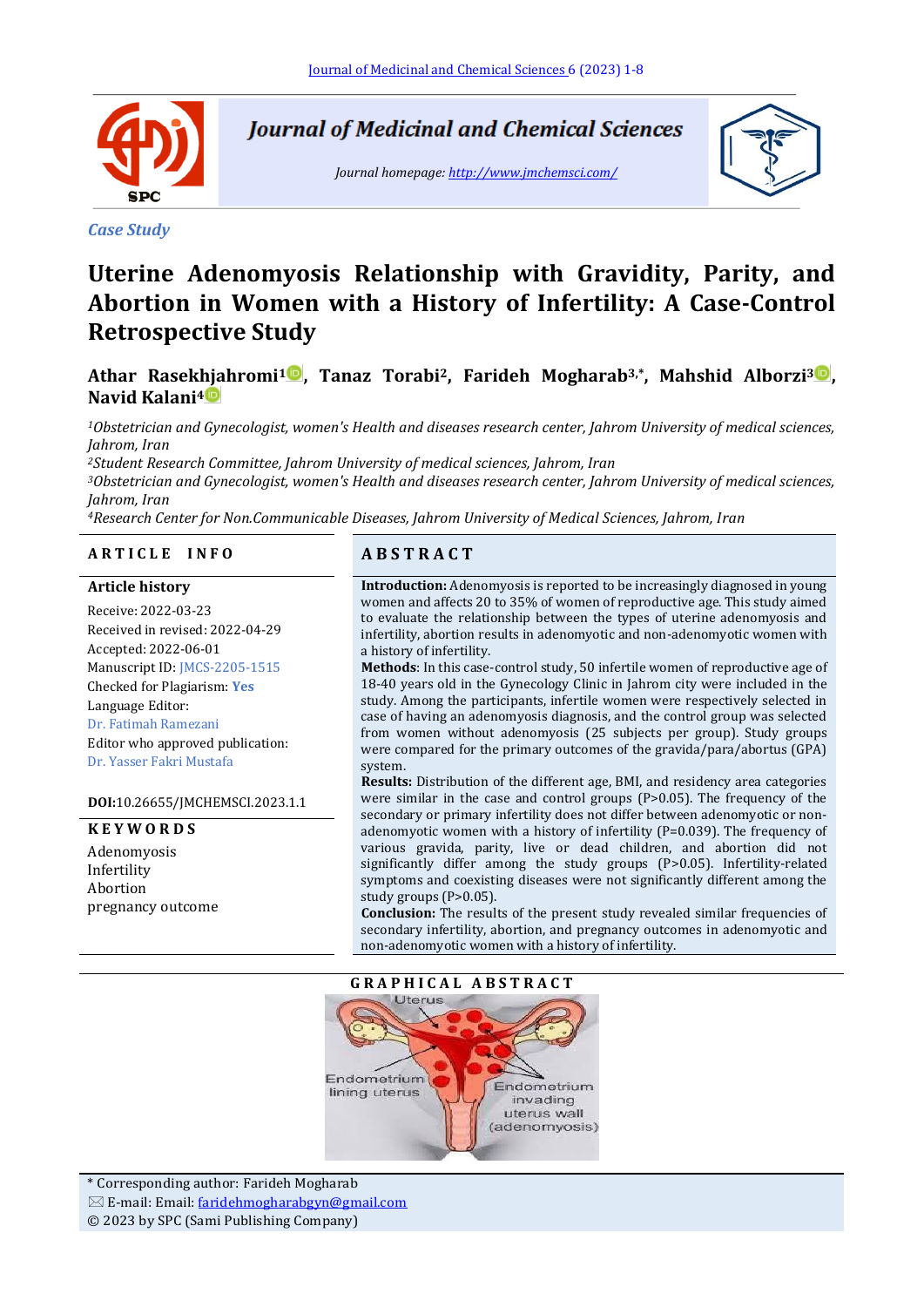# **Introduction**

Adenomyosis is defined as an endometrial invasion of the uterine myometrium resulting in uterine enlargement, the formation of adenomyotic tumors, heavy menstrual and intermenstrual bleeding, and recurrent pain. It is a benign disease of the uterus in which the stroma and ectopic networks of the endometrial glands are present inside the myometrium. This invasion induces hypertrophy (enlargement) and hyperplasia (increased) of the uterine muscle and enlarges the uterus diffusely [1]. Adenomyosis is increasingly diagnosed in young women, affecting 20-35% of women of reproductive age [2]. It is associated with uterine enlargement, pelvic pain, excessive vaginal bleeding, and decreased quality of life [3]. However, adenomyosis cannot be easily diagnosed among asymptomatic young women. However, adenomyosis is recently diagnosed with better imaging techniques with the increasing frequency of women at an older age referring to infertility clinic. The prevalence of pregnancy-related adenomyosis complications is rising in older pregnant women and pregnancies resulting from assisted reproductive technologies [4]. Adenomyosis can vary considerably regarding the extent and location of the invasion in the uterus; therefore, there are no independent pathological features for the definitive diagnosis of adenomyosis through noninvasive imaging. However, non-invasive imaging modalities, such as transvaginal ultrasound (TVUS) and magnetic resonance imaging (MRI) can be used to strictly diagnose adenomyosis to guide treatment options and monitor response to treatment [5-6]. During pregnancy, trophoblast invasion of the endometrium, and myometrial junction causes significant decidualization and marked vascular changes [7]. The junction thickening and disruption in women with adenomyosis may be associated with placental insufficiency and pregnancy outcome complications. Additionally, the type of adenomyosis is considered an important factor in deciding on the shape and function of the endometrium and placenta. Adenomyosis can be divided into two categories. 1) Focal adenomyosis is sometimes considered isolated in

which the endometrial area is hypertrophic and deformed and is surrounded by the myometrium (usually located within the myometrium), 2) Diffuse adenomyosis is the most prevalent and widespread form of the disease characterized by endometrial mucosal foci (glands and stroma) which are dispersed throughout the uterine muscle [8]. The recent reports indicate that pregnant women with adenomyosis are at risk for abortion, preterm delivery, early rupture of membranes, spontaneous uterine rupture during labor, and postpartum hemorrhage [9]. Nevertheless, the mechanism by which adenomyosis affects fertility remains controversial. Adenomyosis can affect uterine contractions, sperm transport in the uterine cavity, and embryo implantation, ultimately reducing fertility [10-11]; it also reduces sperm function due to high levels of nitric oxide in the uterine cavity [12]. However, the potential influence of adenomyosis on pregnancy outcomes is still unclear, because these cases have been addressed in few studies. This study aimed to determine the relationship between the type of uterine adenomyosis and pregnancy outcomes, abortion, and infertility in women with adenomyosis.

# **Materials and Methods**

In this case-control study, all women with history of infertility in reproductive age (18-40 years) in Jahrom, who referred to the women's clinic in 2020-2021 to receive medical services, were included in the study. Women with and without of adenomyosis were selected as the case and control groups (n = 25 per group). Research approval (with the code of ethics IR.JUMS.REC.2020.148) was received from the Vice-Chancellor for Research at Jahrom University of Medical Sciences.

Inclusion criteria were age between 18 and 40 years, history of infertility, normal primary pregnancy (without using assisted reproductive technique such as IVF), women diagnosed with adenomyosis (case group), women without adenomyosis (control group), no history of radiotherapy, various cancers, autoimmune and chronic diseases (such as hypertension, diabetes mellitus, polycystic ovary syndrome, etc.), no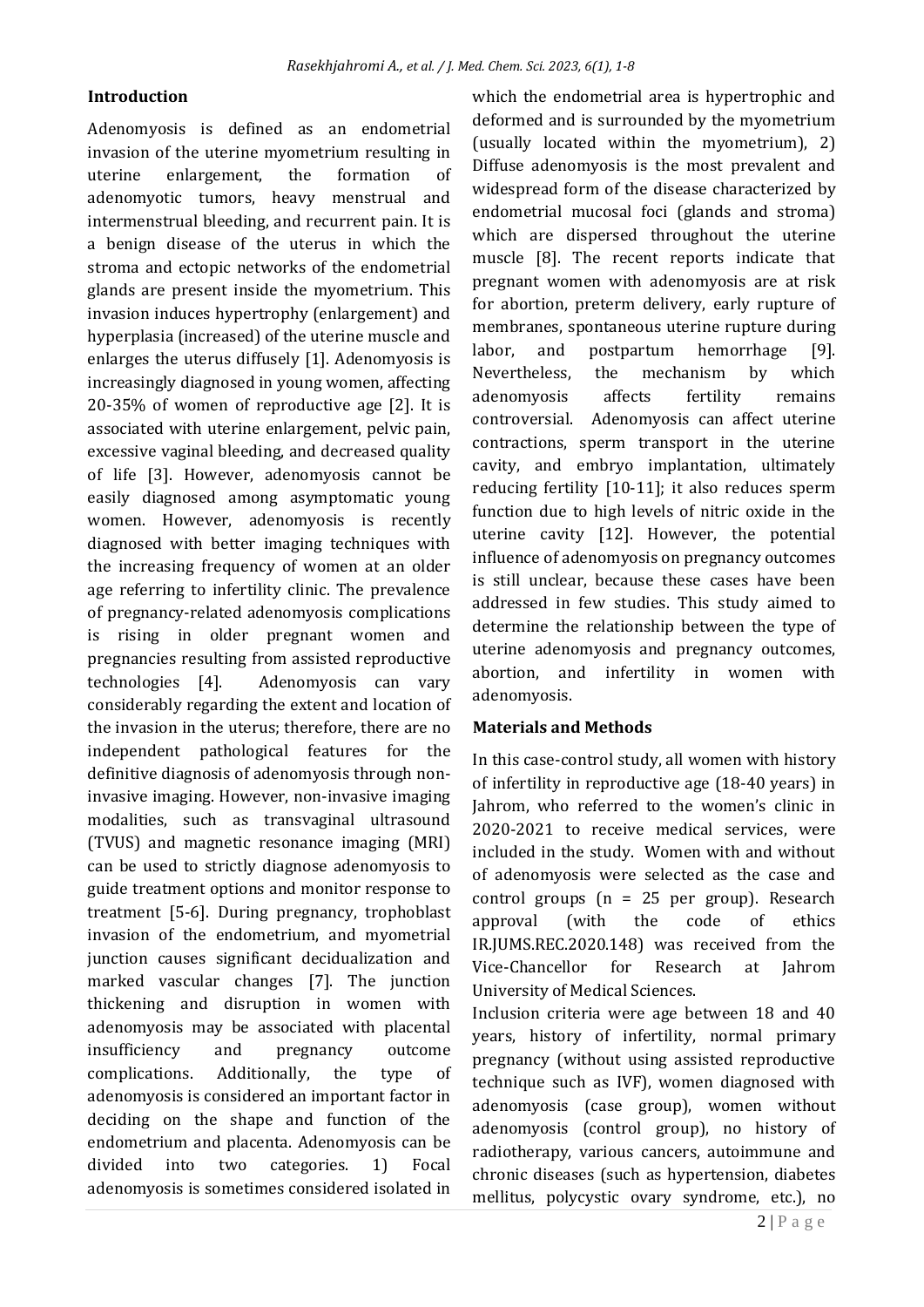long-term drug use, medical and surgical abortions, and no abortion with any chromosomal abnormality. Exclusion criteria were incomplete information, anatomical abnormalities in the female reproductive system, lack of cooperation, patients with known causes of abortion (such as chromosomal aberrations and lupus), and patients with known causes of infertility (such as polycystic ovaries and endometriosis). Next, all patients underwent transvaginal ultrasound. Those patients who were diagnosed with and without adenomyosis on ultrasound were assigned to the case and control groups, respectively. The writte consent forms were obtained from the participants who were sampled by observing all ethical issues and assuring the confidentiality of their information. First, a history was obtained from the patients. Then, questionnaires for demographic information(age, BMI, and location) and clinical data (pregnancy status and type of contraception, history of infertility, oligomenorrhea, hair loss, acne, hypertrichosis, obesity, diabetes, thyroid disease, hypertension, sterility, parity, number of deliveries, number of live births, number of stillbirths, number of abortions, history of depression, cramping pain, heavy bleeding,

bloating and swelling, behavior change, breast resizing, history of headache, PMS problems, painful intercourse, bleeding during intercourse, decreased libido, itching and inflammation, discharge, and history of ovarian laziness) were completed by the researchers. All women in both groups were matched in terms of age, week of pregnancy, abortion week, history of infertility, and multiple pregnancies in both groups. The patients' information was collected and recorded to examine the relationships between abortion, infertility, and fertility results from adenomyosis. Data were analyzed by descriptive (mean, percentage, and standard deviation) and inferential (Fisher's and Chi-square) statistical tests using SPSS software (version 21) at a significant level of P <0.05 in all tests.

# **Results and Discussions**

Fifty women referred to Jahrom Women's Clinic were participated in the study and assigned to the groups of women without adenomyosis (25 subjects) and those with adenomyosis (25 subjects). The results of statistical analyses revealed that the distribution of the different age, BMI, and residency area categories were similar in the case and control groups (P>0.05) (Table 1).

|                |            |           | <b>With adenomyosis</b> | <b>Without adenomyosis</b> |            |          |
|----------------|------------|-----------|-------------------------|----------------------------|------------|----------|
|                |            | Frequency | Percentage              | <b>Frequency</b>           | Percentage | P-value* |
|                | $15 - 20$  |           | 4.0                     | ∠                          | 8.0        | 0.6092   |
|                | 21-25      | 2         | 8.0                     | 5                          | 20.0       | 0.4174   |
| Age            | $26 - 30$  | 9         | 36.0                    | 10                         | 40.0       |          |
|                | 31-35      | 8         | 32.0                    | າ<br>∠                     | 8.0        | 0.0738   |
|                | 36-40      | 5         | 20.0                    | 6                          | 24.0       |          |
| BMI            | Normal     | 11        | 44.0                    | 18                         | 72.0       | 0.0845   |
|                | Overweight | 11        | 44.0                    | 7                          | 28.0       | 0.3772   |
|                | Obesity    | 3         | 12.0                    |                            | 0.0        | 0.2347   |
| Residency area | City       | 18        | 72.0                    | 14                         | 56.0       | 0.5427   |
|                | Rural      | 7         | 28.0                    | 11                         | 44.0       | 0.3772   |

**Table 1:** Frequency of demographic variables in groups of women without adenomyosis infertility and women with adenomyosis and infertility

*\*Fisher exact test*

The frequency of infertility-related symptoms and co-existing diseases were not significantly different incidences among the study groups  $(P>0.05)$ .

Frequency of different gravidities, parities, number of the live children of the mother, dead children, and abortion did not differ among the groups (P>0.05)(Table 3).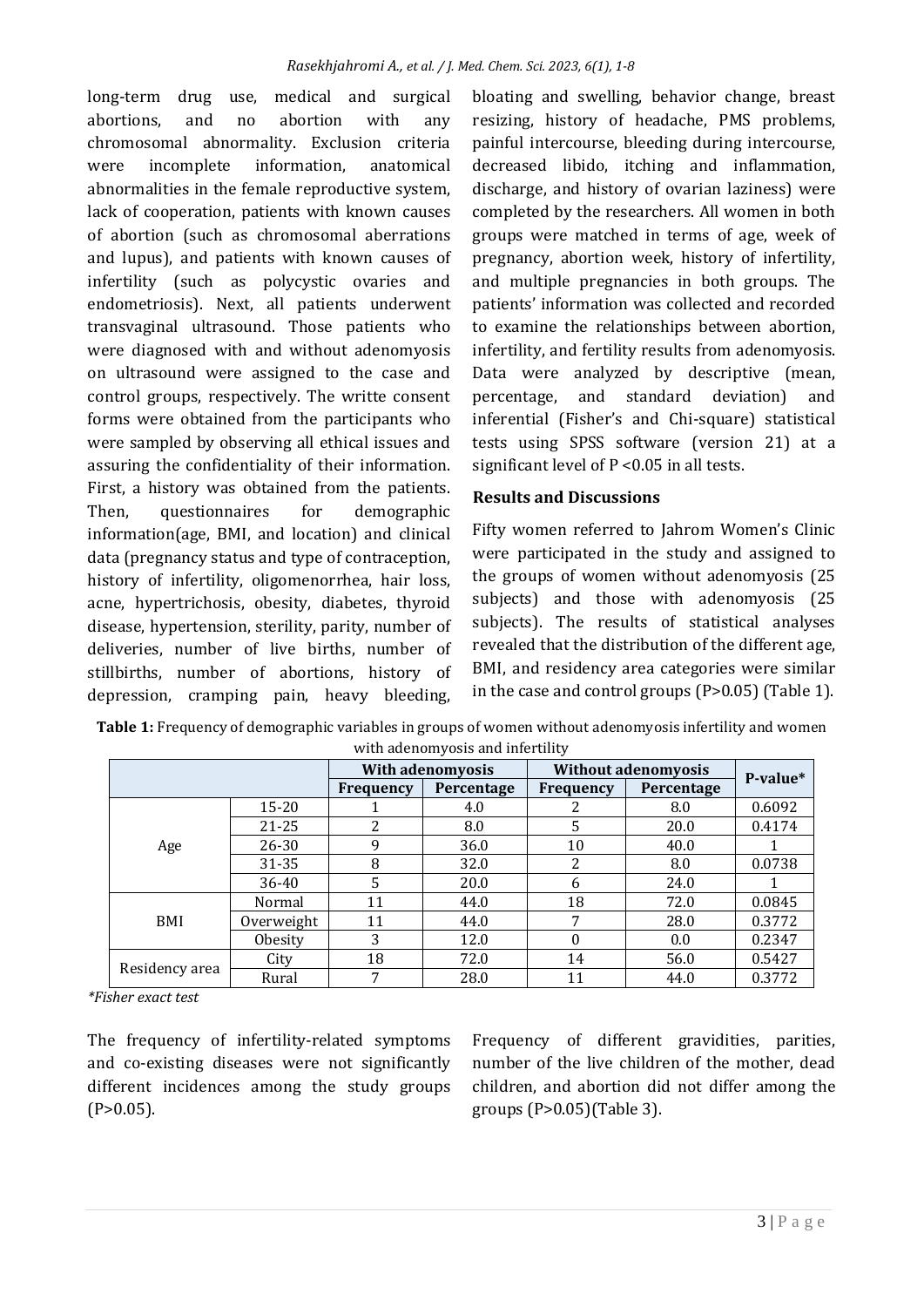### *Rasekhjahromi A., et al. / J. Med. Chem. Sci. 2023, 6(1), 1-8*

|                       |           | <b>With adenomyosis</b> |            | <b>Without adenomyosis</b> |            | P-value |  |
|-----------------------|-----------|-------------------------|------------|----------------------------|------------|---------|--|
|                       |           | <b>Frequency</b>        | Percentage | <b>Frequency</b>           | Percentage |         |  |
| Oligomenorrhea        |           |                         | 8.0        |                            | 28.0       | 0.14    |  |
| Hair loss             |           | 15                      | 60.0       | 13                         | 52.0       | 0.57    |  |
| Acne                  |           | <sub>6</sub>            | 24.0       |                            | 16.0       | 0.48    |  |
| Hypertrichosis        |           | 10                      | 40.0       | 6                          | 24.0       | 0.22    |  |
| Obesity               |           | 2                       | 8.0        |                            | 0.0        | 0.49    |  |
| <b>Diabetes</b>       |           |                         | 4.0        |                            | 0.0        | 0.39    |  |
| Thyroid disease       |           | 3                       | 12.0       | 7                          | 29.2       | 0.99    |  |
| <b>Blood Pressure</b> |           |                         | 4.0        |                            | 4.0        | 0.17    |  |
| Infertility           | Primary   | 9                       | 36.0       | 12                         | 48.0       | 0.39    |  |
|                       | Secondary | 16                      | 64.0       | 13                         | 52.0       |         |  |

|  |  | Table 2: Frequency of infertility related symptoms and co-existing diseases in study groups |  |
|--|--|---------------------------------------------------------------------------------------------|--|
|  |  |                                                                                             |  |

**Table 3:** Frequency of pregnancy status and type of contraception in groups in women without adenomyosis infertility and women with adenomyosis and infertility

|               |                | <b>With adenomyosis</b> |            | <b>Without adenomyosis</b> |            |         |
|---------------|----------------|-------------------------|------------|----------------------------|------------|---------|
|               |                | <b>Frequency</b>        | Percentage | Frequency                  | Percentage | P-value |
|               | $\theta$       | 9                       | 36.0       | 12                         | 48.0       | 0.5672  |
|               | 1              | 6                       | 24.0       | 8                          | 32.0       | 0.7536  |
| Gravida       | $\overline{2}$ | 5                       | 20.0       | $\overline{2}$             | 8.0        | 0.4174  |
|               | 3              | 3                       | 12.0       | 3                          | 12.0       | 0.99    |
|               | 5              | $\overline{2}$          | 8.0        | $\boldsymbol{0}$           | 0.0        | 0.4898  |
|               | $\theta$       | 11                      | 44.0       | 15                         | 60.0       | 0.3961  |
| Para          | 1              | 12                      | 48.0       | 9                          | 36.0       | 0.5672  |
|               | $\overline{2}$ | $\overline{2}$          | 8.0        | 1                          | 4.0        | 0.99    |
|               | $\theta$       | 11                      | 44.0       | 15                         | 60.0       | 0.3961  |
| Live          | 1              | 12                      | 48.0       | 9                          | 36.0       | 0.5672  |
|               | $\overline{2}$ | 2                       | 8.0        | $\mathbf{1}$               | 4.0        | 0.99    |
| Dead Children | $\Omega$       | 24                      | 96.0       | 25                         | 100.0      | 0.99    |
|               | 1              | 1                       | 4.0        | $\theta$                   | 0.0        | 0.99    |
| Abortions     | $\Omega$       | 14                      | 56.0       | 18                         | 72.0       | 0.3772  |
|               | 1              | 8                       | 32.0       | 4                          | 16.0       | 0.3209  |
|               | $\overline{2}$ | 1                       | 4.0        | 3                          | 12.0       | 0.487   |
|               | 3              | 1                       | 4.0        | $\boldsymbol{0}$           | 0.0        | 0.99    |
|               | $\overline{4}$ | $\mathbf 1$             | 4.0        | $\boldsymbol{0}$           | 0.0        | 0.99    |

As depicted in Table 4, none of the symptoms studied in our study were statistically significantly distributed among the study groups (P>0.05) (Table 4).

| Table 4: Frequency of symptoms in groups of women without adenomyosis and women with adenomyosis |  |  |
|--------------------------------------------------------------------------------------------------|--|--|
|--------------------------------------------------------------------------------------------------|--|--|

|                              | <b>With adenomyosis</b> |            | <b>Without adenomyosis</b> |            | P-value |
|------------------------------|-------------------------|------------|----------------------------|------------|---------|
|                              | <b>Frequency</b>        | Percentage | <b>Frequency</b>           | Percentage |         |
| Depression                   |                         | 8.0        |                            | 4.0        | 0.99    |
| Crampy pains                 | 7                       | 28.0       | 11                         | 44.0       | 0.24    |
| Severe bleeding              |                         | 4.0        | 5                          | 20.0       | 0.19    |
| Breast change                | 14                      | 56.0       | 10                         | 40.0       | 0.26    |
| Headache                     | 9                       | 36.0       | 11                         | 44.0       | 0.56    |
| Acne                         | 4                       | 16.0       |                            | 4.0        | 0.16    |
| PMS problems                 |                         | 4.0        | 5                          | 20.0       | 0.19    |
| Painful intercourse          | 4                       | 16.0       | 8                          | 32.0       | 0.18    |
| Bleeding when<br>approaching |                         | 4.0        | 2                          | 8.0        | 0.99    |
| Decreased libido             | $\Omega$                | 0.0        | 2                          | 8.0        | 0.49    |
| Itching and inflammation     | 6                       | 24.0       | 7                          | 28.0       | 0.75    |
| Secretion                    |                         | 4.0        | 3                          | 12.0       | 0.61    |
| History of PCOS              | 5                       | 20.0       | 3                          | 12.0       | 0.71    |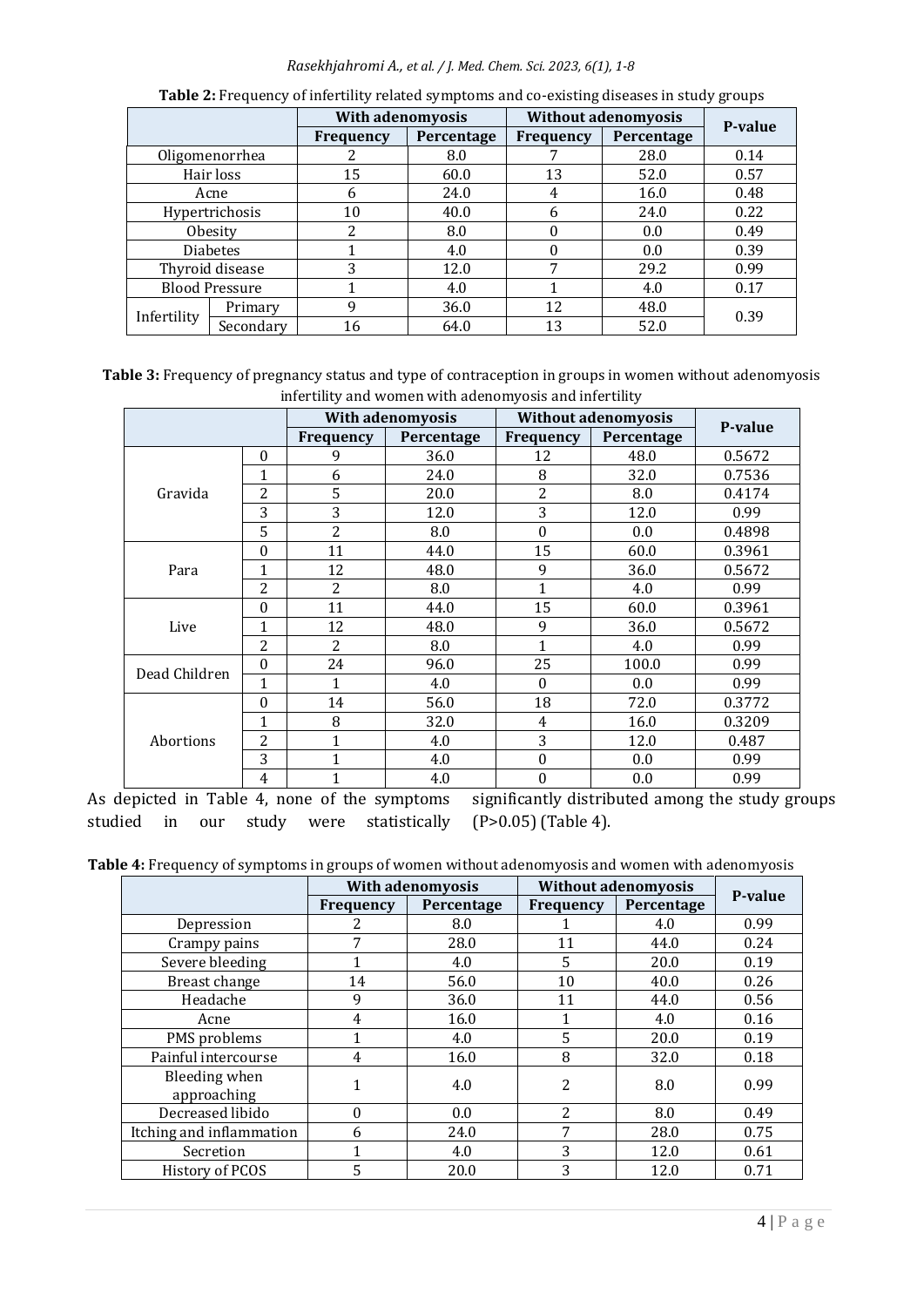In recent years, the frequency of adenomyosis in pregnancy has been on the rise with the increased number of pregnancies in older women and the increasing rates of pregnancies using assisted reproductive techniques [13]. Recent studies have indicated that adenomyosis can adversely affect in vitro fertilization, pregnancy, and live birth rates, and has been reported to increase the risk of abortion. Additionally, adenomyosis increases the risk of pregnancy complications, including preterm delivery and premature rupture of the amniotic membranes [14-15]. However, the potential effect of adenomyosis on pregnancy outcomes is still unclear, as the association between adenomyosis and pregnancy outcomes has been examined in few studies. Therefore, this study focused on the relationship between uterine adenomyosis and pregnancy outcomes, abortion, and infertility in women with adenomyosis. The results of the present study showed that the frequency of secondary or primary infertility does not differ between infertile women with adenomyosis or none-adenomyotic ones. Association of infertility with adenomyosis was reported in several studies [16]. Likewise, adenomyosis might affect the outcome of the IVF [17]. In adenomyotic patients, fertility can be disrupted by various mechanisms, including gamete and fetal transfer in an abnormal fallopian tube and endometrial dysfunction and acceptance [18]. An enlarged uterus, anatomical deformity, and adenoma within the wall can all affect the shape of the uterine cavity, and may also adversely influence sperm migration, embryo transfer, and implantation potential [18, 19]. The results of this study showed that abortion did not occur more frequently in women with adenomyosis than in those without adenomyosis. Furthermore, Tamura *et al*. (2017) observed a higher rate of abortion in pregnant women with adenomyosis (24%), particularly after 12 weeks of gestation (9.9%) [20]. In another study, a high rate of abortion was reported in pregnant women with adenomyosis (31.8%) versus a control group (12.5%) [21]. Our results are also similar to a study where a high rate of abortion was observed in adenomyotic pregnant women (32.8%)

compared to the control group (16.3%) [22]. In a systematic and meta-analysis study, Huang *et al*. (2020) investigated the relationship between endometriosis and adenomyosis with abortion in pregnancies using assisted reproductive techniques. They found that these diseases were associated with abortion and particularly cause premature abortion (under 12 weeks); the rate of abortion caused by these diseases was lower in the second trimester. Moreover, the abortion rate was higher in pregnant women with adenomyosis and endometriosis who used assisted reproductive techniques than in those who became pregnant spontaneously. Their study revealed that the risk of abortion increased in women with superficial (SUP) and deep infiltrating endometriosis (DIE), respectively, while no marked association was found between endometrioma (OMI) and abortion. However, the risk of abortion is not significantly different from the staging of endometriosis, and the differences seem to be related to epidemiological areas, but the relationship of adenomyosis subtypes with abortion was not studied in their research [23]. Hashimoto *et al*. (2018) reported that the incidence of abortion increased in pregnancies complicated by adenomyosis in the second trimester [24]. Martinez *et al*. (2011) examined the effect of adenomyosis on patients receiving egg donation and reported an increase in abortion in adenomyosis patients who were fertilized using embryos obtained from young egg donors [22]. In a meta-analysis study, Younes and Tulandi (2017) investigated the effects of adenomyosis on in vitro fertilization results and found an increase in the rate of abortion in women with adenomyosis [25].

Patients with adenomyosis possess high levels of inflammatory substances, including prostaglandins, which can potentially cause uterine contractions [9]. Uterine contractions caused by chronic inflammation and high intrauterine pressure due to myometrial stiffness may be the factors causing adenomyosisassociated abortion and cervical disability. Takeuchi *et al*. (2006) reported the prevalence rates of diffuse and focal adenomyosis to be 81.7% and 18.3%, respectively [26]. In another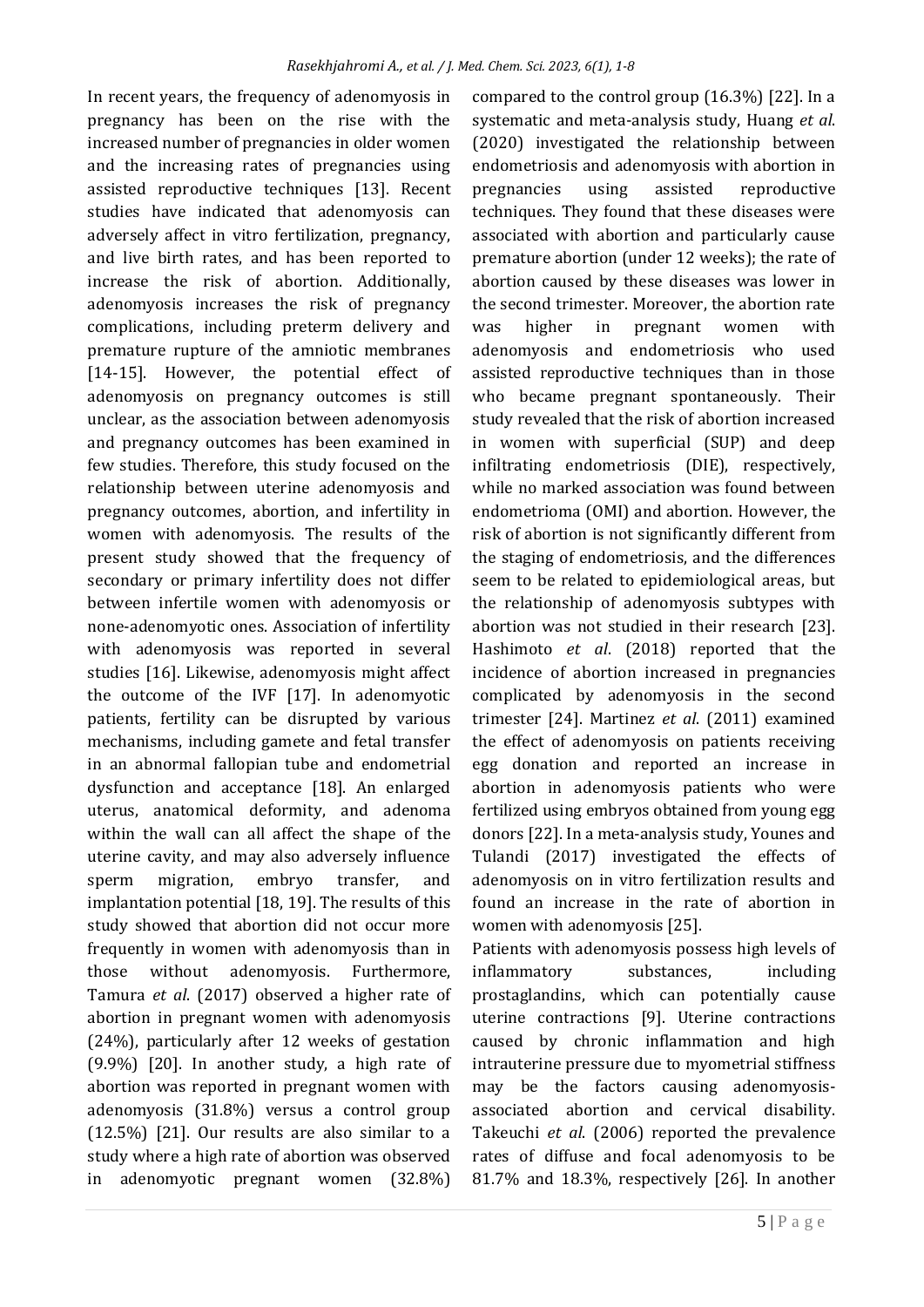study, diffuse adenomyosis was observed in 58.2% of pregnant women [20]. Diffuse adenomyosis seems to be worse than focal or localized adenomyosis. Moreover, focal adenomyosis can be easily removed to increase the pregnancy rate [27, 28]. Diffuse adenomyosis is associated with multiple findings, including an enlarged uterus, which involves the entire myometrium in the anterior or posterior wall. In diffuse adenomyosis, such cases as decidualization disorder may also be more severe than the focal type.

# **Conclusion**

The results of the present study demonstrated no differences in pregnancy history status among the adenomyotic and non-adenomyotic women with a history of infertility. Therefore, studies with a higher number of participants are needed to investigate the hypothesis more accurately.

# **Acknowledgment**

We would like to thank the Clinical Research Development Unit of Peymanieh Educational and Research and Therapeutic Center of Jahrom University of Medical Sciences for providing facilities for this work.

# **Funding**

This research did not receive any specific grant from fundig agencies in the public, commercial, or not-for-profit sectors.

# **Authors' contributions**

All authors contributed to data analysis, drafting, and revising of the paper and agreed to be responsible for all the aspects of this work.

# **Conflict of Interest**

There are no conflicts of interest in this study.

# **ORCID:**

*Athar Rasekhjahromi <https://www.orcid.org/0000-0003-0322-239X> Mahshid Alborzi <https://www.orcid.org/0000-0003-4803-6654> Navid Kalani <https://www.orcid.org/0000-0003-1900-4215>*

# **References**

[1]. Szubert M., Koziróg E., Olszak O., Krygier-Kurz K., Kazmierczak J., Wilczynski J., Adenomyosis and Infertility-Review of Medical and Surgical Approaches, *International Journal of Environmental Research and Public Health,* 2021, **18**:1235 [\[Crossref\]](https://doi.org/10.3390/ijerph18031235), [\[Google Scholar\]](https://scholar.google.com/scholar?hl=de&as_sdt=0%2C5&q=Adenomyosis+and+Infertility%E2%80%94Review+of+Medical+and+Surgical+Approaches&btnG=), [\[Publisher\]](https://www.mdpi.com/1660-4601/18/3/1235)

[2]. Jensen K.K., Pyle C., Foster B.R., Sohaey R., Oh K.Y., Adenomyosis in Pregnancy: Diagnostic Pearls and Pitfalls, *RadioGraphics*, 2021, **41**:929 [\[Crossref\]](https://doi.org/10.1148/rg.2021200120), [\[Google Scholar\]](https://scholar.google.com/scholar?hl=de&as_sdt=0%2C5&q=Adenomyosis+in+Pregnancy%3A+Diagnostic+Pearls+and+Pitfalls&btnG=), [\[Publisher\]](https://pubs.rsna.org/doi/full/10.1148/rg.2021200120)

[3]. Garcia L., Isaacson K., Adenomyosis: review of the literature, *Journal of minimally invasive gynecology*, 2011, **18**:428 [\[Crossref\]](https://doi.org/10.1016/j.jmig.2011.04.004), [\[Google](https://scholar.google.com/scholar?hl=de&as_sdt=0%2C5&q=Adenomyosis%3A+review+of+the+literature&btnG=)  [Scholar\]](https://scholar.google.com/scholar?hl=de&as_sdt=0%2C5&q=Adenomyosis%3A+review+of+the+literature&btnG=), [\[Publisher\]](https://www.sciencedirect.com/science/article/pii/S1553465011002305)

[4]. Maheshwari A., Gurunath S., Fatima F., Bhattacharya S., Adenomyosis and subfertility: a systematic review of prevalence, diagnosis, treatment and fertility outcomes, *Human reproduction update,* 2012, **18**:374 [\[Crossref\]](https://doi.org/10.1093/humupd/dms006), [\[Google Scholar\]](https://scholar.google.com/scholar?hl=de&as_sdt=0%2C5&q=Adenomyosis+and+subfertility%3A+a+systematic+review+of+prevalence%2C+diagnosis%2C+treatment+and+fertility+outcomes&btnG=), [\[Publisher\]](https://academic.oup.com/humupd/article/18/4/374/663868?login=true)

[5]. Struble J., Reid S., Bedaiwy M.A., Adenomyosis: A Clinical Review of a Challenging Gynecologic Condition, *ournal of minimally invasive gynecology,* 2016, **23**:164 [\[Crossref\]](https://doi.org/10.1016/j.jmig.2015.09.018), [\[Google Scholar\]](https://scholar.google.com/scholar?hl=de&as_sdt=0%2C5&q=Adenomyosis%3A+A+Clinical+Review+of+a+Challenging+Gynecologic+Condition&btnG=), [\[Publisher\]](https://www.sciencedirect.com/science/article/pii/S1553465015015599)

[6]. Exacoustos C., Manganaro L., Zupi E., Imaging for the evaluation of endometriosis and adenomyosis, *Best Practice & Research Clinical Obstetrics & Gynaecology*, 2014, **28**:655 [\[Crossref\]](https://doi.org/10.1016/j.bpobgyn.2014.04.010), [\[Google Scholar\]](https://scholar.google.com/scholar?hl=de&as_sdt=0%2C5&q=Imaging+for+the+evaluation+of+endometriosis+and+adenomyosis&btnG=), [\[Publisher\]](https://www.sciencedirect.com/science/article/abs/pii/S1521693414000820)

[7]. Brosens I., Derwig I., Brosens J., Fusi L., Benagiano G., Pijnenborg R., The enigmatic uterine junctional zone: the missing link between reproductive disorders and major obstetrical disorders? *Human reproduction*, 2010, **25**:569 [\[Crossref\]](https://doi.org/10.1093/humrep/dep474), [\[Google Scholar\]](https://scholar.google.com/scholar?hl=de&as_sdt=0%2C5&q=The+enigmatic+uterine+junctional+zone%3A+the+missing+link+between+reproductive+disorders+and+major+obstetrical+disorders%3F&btnG=), [\[Publisher\]](https://academic.oup.com/humrep/article/25/3/569/2915734?login=true)

[8]. Bergeron C., Amant F., Ferenczy A., Pathology and physiopathology of adenomyosis, *Best practice & research Clinical obstetrics & gynaecology*, 2006, **20**:511 [\[Crossref\]](https://doi.org/10.1016/j.bpobgyn.2006.01.016), [\[Google](https://scholar.google.com/scholar?hl=de&as_sdt=0%2C5&q=Pathology+and+physiopathology+of+adenomyosis&btnG=)  [Scholar\]](https://scholar.google.com/scholar?hl=de&as_sdt=0%2C5&q=Pathology+and+physiopathology+of+adenomyosis&btnG=), [\[Publisher\]](https://www.sciencedirect.com/science/article/abs/pii/S1521693406000307)

[9]. Juang C.M., Chou P., Yen M.S., Twu N.F., Horng H.C., Hsu W.L., Adenomyosis and risk of preterm delivery. Bjog, *An International Journal of Obstetrics & Gynaecology*, 2007, **114**:165 [\[Crossref\]](https://doi.org/10.1111/j.1471-0528.2006.01186.x), [\[Google Scholar\]](https://scholar.google.com/scholar?hl=de&as_sdt=0%2C5&q=Adenomyosis+and+risk+of+preterm+delivery&btnG=), [\[Publisher\]](https://obgyn.onlinelibrary.wiley.com/doi/abs/10.1111/j.1471-0528.2006.01186.x)

[10].García-Solares J., Donnez J., Donnez O.,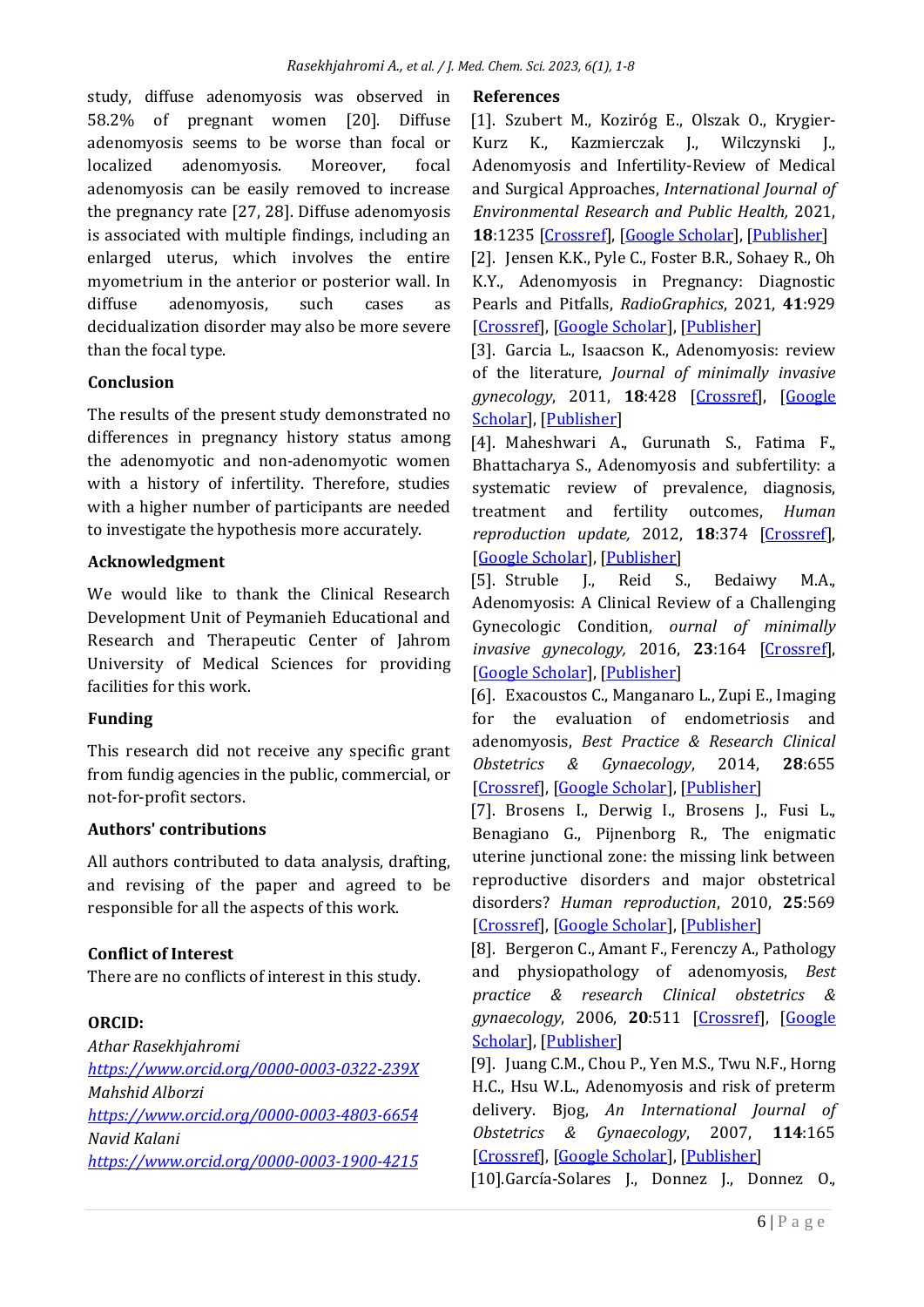Dolmans M.M., Pathogenesis of uterine adenomyosis: invagination or metaplasia? Fertility and Sterility, 2018, 109:371 [\[Crossref\]](https://doi.org/10.1016/j.fertnstert.2017.12.030), [\[Google Scholar\]](https://scholar.google.com/scholar?hl=de&as_sdt=0%2C5&q=Pathogenesis+of+uterine+adenomyosis%3A+invagination+or+metaplasia%3F&btnG=), [\[Publisher\]](https://www.sciencedirect.com/science/article/abs/pii/S0015028217321775)

[11].Halvorson L.M., Giudice L.C., Stewart E.A., Eye to the Future in Adenomyosis Research, In: *Seminars in reproductive medicine*. Thieme Medical Publishers, Inc., 2020, 38:197 [\[Crossref\]](https://doi.org/10.1055/s-0040-1721503), [\[Google Scholar\]](https://scholar.google.com/scholar?hl=de&as_sdt=0%2C5&q=Eye+to+the+Future+in+Adenomyosis+Research&btnG=), [\[Publisher\]](https://www.thieme-connect.com/products/ejournals/abstract/10.1055/s-0040-1721503)

[12].Kissler S., Hamscho N., Zangos S., Wiegratz I., Schlichter S., Menzel C., Doebert N., Gruenwald F., Vogl T.J., Gaetje R., Rody A., Siebzehnruebl E., Kunz G., Leyendecker G., Kaufmann M., Uterotubal transport disorder in adenomyosis and endometriosis--a cause for infertility, *BJOG: An International Journal of Obstetrics & Gynaecology*, 2006;113(8):902-8 [\[Crossref\]](https://doi.org/10.1111/j.1471-0528.2006.00970.x), [\[Google Scholar\]](https://scholar.google.com/scholar?hl=de&as_sdt=0%2C5&q=Uterotubal+transport+disorder+in+adenomyosis+and+endometriosis%E2%80%94a+cause+for+infertility&btnG=), [\[Publisher\]](https://obgyn.onlinelibrary.wiley.com/doi/abs/10.1111/j.1471-0528.2006.00970.x)

[13].Kunz G., Herbertz M., Beil D., Huppert P., Leyendecker G., Adenomyosis as a disorder of the early and late human reproductive period, *Reproductive biomedicine online*, 2007, **15**:681 [\[Crossref\]](https://doi.org/10.1016/S1472-6483(10)60535-4), [\[Google Scholar\]](https://scholar.google.com/scholar?hl=de&as_sdt=0%2C5&q=Adenomyosis+as+a+disorder+of+the+early+and+late+human+reproductive+period&btnG=), [\[Publisher\]](https://www.sciencedirect.com/science/article/abs/pii/S1472648310605354)

[14].Vigano P., Corti L., Berlanda N., Beyond infertility: obstetrical and postpartum complications associated with endometriosis and adenomyosis, *Fertility and sterility*, 2015, **104**:802 [\[Crossref\]](https://doi.org/10.1016/j.fertnstert.2015.08.030), [\[Google Scholar\]](https://scholar.google.com/scholar?hl=de&as_sdt=0%2C5&q=Beyond+infertility%3A+obstetrical+and+postpartum+complications+associated+with+endometriosis+and+adenomyosis&btnG=), [\[Publisher\]](https://www.sciencedirect.com/science/article/abs/pii/S0015028215018762) [15].Buggio L., Monti E., Gattei U., Dridi D., Vercellini P., Adenomyosis: fertility and obstetric outcome. A comprehensive literature review, *Minerva ginecologica*, 2018, **70**:295 [\[Crossref\]](https://doi.org/10.23736/s0026-4784.17.04163-6), [\[Google Scholar\]](https://scholar.google.com/scholar?hl=de&as_sdt=0%2C5&q=Adenomyosis%3A+fertility+and+obstetric+outcome.+A+comprehensive+literature+review.&btnG=), [\[Publisher\]](https://europepmc.org/article/med/29115118)

[16].Eisenberg V.H., Arbib N., Schiff E., Goldenberg M., Seidman D.S., Soriano D., Sonographic signs of adenomyosis are prevalent in women undergoing surgery for endometriosis and may suggest a higher risk of infertility. *BioMed research international*, 2017, **2017**:8967803 [\[Crossref\]](https://doi.org/10.1155/2017/8967803), [\[Google Scholar\]](https://scholar.google.com/scholar?hl=de&as_sdt=0%2C5&q=Sonographic+signs+of+adenomyosis+are+prevalent+in+women+undergoing+surgery+for+endometriosis+and+may+suggest+a+higher+risk+of+infertility&btnG=), [\[Publisher\]](https://www.hindawi.com/journals/bmri/2017/8967803/)

[17].Vercellini P., Consonni D., Dridi D., Bracco B., Frattaruolo M.P., Somigliana E., Uterine adenomyosis and in vitro fertilization outcome: a systematic review and meta-analysis, *Human Reproduction,* 2014, **29**:964 [\[Crossref\]](https://doi.org/10.1093/humrep/deu041), [\[Google](https://scholar.google.com/scholar?hl=de&as_sdt=0%2C5&q=Uterine+adenomyosis+and+in+vitro+fertilization+outcome%3A+a+systematic+review+and+meta-analysis.+Hum+Reprod.+2014%3B29%285%29%3A964-77&btnG=)  [Scholar\]](https://scholar.google.com/scholar?hl=de&as_sdt=0%2C5&q=Uterine+adenomyosis+and+in+vitro+fertilization+outcome%3A+a+systematic+review+and+meta-analysis.+Hum+Reprod.+2014%3B29%285%29%3A964-77&btnG=), [\[Publisher\]](https://academic.oup.com/humrep/article/29/5/964/675471?login=true)

[18].Harada T., Khine Y.M., Kaponis A., Nikellis T., Decavalas G., Taniguchi F., The Impact of Adenomyosis on Women's Fertility, *Obstetrical & Gynecological Survey*, 2016, **71**:557 [\[Crossref\]](https://doi.org/10.1097%2FOGX.0000000000000346), [\[Google Scholar\]](https://scholar.google.com/scholar?hl=de&as_sdt=0%2C5&q=The+Impact+of+Adenomyosis+on+Women%27s+Fertility&btnG=), [\[Publisher\]](https://journals.lww.com/obgynsurvey/Fulltext/2016/09000/The_Impact_of_Adenomyosis_on_Women_s_Fertility.20.aspx)

[19].Vlahos N.F., Theodoridis T.D., Partsinevelos G.A., Myomas and Adenomyosis: Impact on Reproductive Outcome, *BioMed Research International*, 2017, **2017**:5926470 [\[Crossref\]](https://doi.org/10.1155/2017/5926470), [\[Google Scholar\]](https://scholar.google.com/scholar?hl=de&as_sdt=0%2C5&q=Myomas+and+Adenomyosis%3A+Impact+on+Reproductive+Outcome&btnG=), [\[Publisher\]](https://www.hindawi.com/journals/bmri/2017/5926470/)

[20].Tamura H., Kishi H., Kitade M., Asai-Sato M., Tanaka A., Murakami T., Minegishi T., Sugino N., Complications and outcomes of pregnant women with adenomyosis in Japan, *Reproductive medicine and biology,* 2017, **16**:330 [\[Crossref\]](https://doi.org/10.1002/rmb2.12050), [\[Google Scholar\]](https://scholar.google.com/scholar?hl=de&as_sdt=0%2C5&q=Complications+and+outcomes+of+pregnant+women+with+adenomyosis+in+Japan&btnG=), [\[Publisher\]](https://onlinelibrary.wiley.com/doi/full/10.1002/rmb2.12050)

[21].Youm H.S., Choi Y.S., Han H.D., In vitro fertilization and embryo transfer outcomes in relation to myometrial thickness, *Journal of Assisted Reproduction and Genetics*, 2011, **28**:1135 [\[Crossref\]](https://doi.org/10.1007/s10815-011-9640-7), [\[Google Scholar\]](https://scholar.google.com/scholar?hl=de&as_sdt=0%2C5&q=In+vitro+fertilization+and+embryo+transfer+outcomes+in+relation+to+myometrial+thickness&btnG=), [\[Publisher\]](https://link.springer.com/article/10.1007/s10815-011-9640-7)

[22].Martínez-Conejero J.A., Morgan M., Montesinos M., Fortuño S., Meseguer M., Simón C., Horcajadas J.A., Pellicer A., Adenomyosis does not affect implantation, but is associated with abortion in patients undergoing oocyte donation, *Fertility and sterility*, 2011, **96**:943 [\[Crossref\]](https://doi.org/10.1016/j.fertnstert.2011.07.1088), [\[Google Scholar\]](https://scholar.google.com/scholar?hl=de&as_sdt=0%2C5&q=Adenomyosis+does+not+affect+implantation%2C+but+is+associated+with+abortion++in+patients+undergoing+oocyte+donation%2C+&btnG=), [\[Publisher\]](https://www.sciencedirect.com/science/article/abs/pii/S0015028211021856)

[23].Huang Y., Zhao X., Chen Y., Wang J., Zheng W., Cao L., Abortion on Endometriosis and Adenomyosis in Women by Assisted Reproductive Technology or with Spontaneous Conception: A Systematic Review and Meta-Analysis, *BioMed Research International*, 2020, **2020**:4381346 [\[Crossref\]](https://doi.org/10.1155/2020/4381346), [\[Google Scholar\]](https://scholar.google.com/scholar?hl=de&as_sdt=0%2C5&q=Abortion++on+Endometriosis+and+Adenomyosis+in+Women+by+Assisted+Reproductive+Technology+or+with+Spontaneous+Conception%3A+A+Systematic+Review+and+Meta-Analysis&btnG=), [\[Publisher\]](https://www.hindawi.com/journals/bmri/2020/4381346/)

[24].Hashimoto A., Iriyama T., Sayama S., Nakayama T., Komatsu A., Miyauchi A., Nishii O., Nagamatsu T., Osuga Y., Fujii T., Adenomyosis and adverse perinatal outcomes: increased risk of second trimester abortion, preeclampsia, and placental malposition, *The Journal of Maternal-Fetal & Neonatal Medicine*, 2018, **31**:364 [\[Crossref\]](https://doi.org/10.1080/14767058.2017.1285895), [\[Google Scholar\]](https://scholar.google.com/scholar?hl=de&as_sdt=0%2C5&q=Adenomyosis+and+adverse+perinatal+outcomes%3A+increased+risk+of+second+trimester+abortion+%2C+preeclampsia%2C+and+placental+malposition&btnG=), [\[Publisher\]](https://www.tandfonline.com/doi/abs/10.1080/14767058.2017.1285895)

[25].Younes G., Tulandi T., Effects of adenomyosis on in vitro fertilization treatment outcomes: a meta-analysis, *Fertility and Sterility*, 2017, **108**:483 [\[Crossref\]](https://doi.org/10.1016/j.fertnstert.2017.06.025), [\[Google Scholar\]](https://scholar.google.com/scholar?hl=de&as_sdt=0%2C5&q=Effects+of+adenomyosis+on+in+vitro+fertilization+treatment+outcomes%3A+a+meta-analysis&btnG=), [\[Publisher\]](https://www.sciencedirect.com/science/article/abs/pii/S0015028217304843) [26].Takeuchi H., Kitade M., Kikuchi I., Shimanuki H., Kumakiri J., Kitano T., Kinoshita K.,